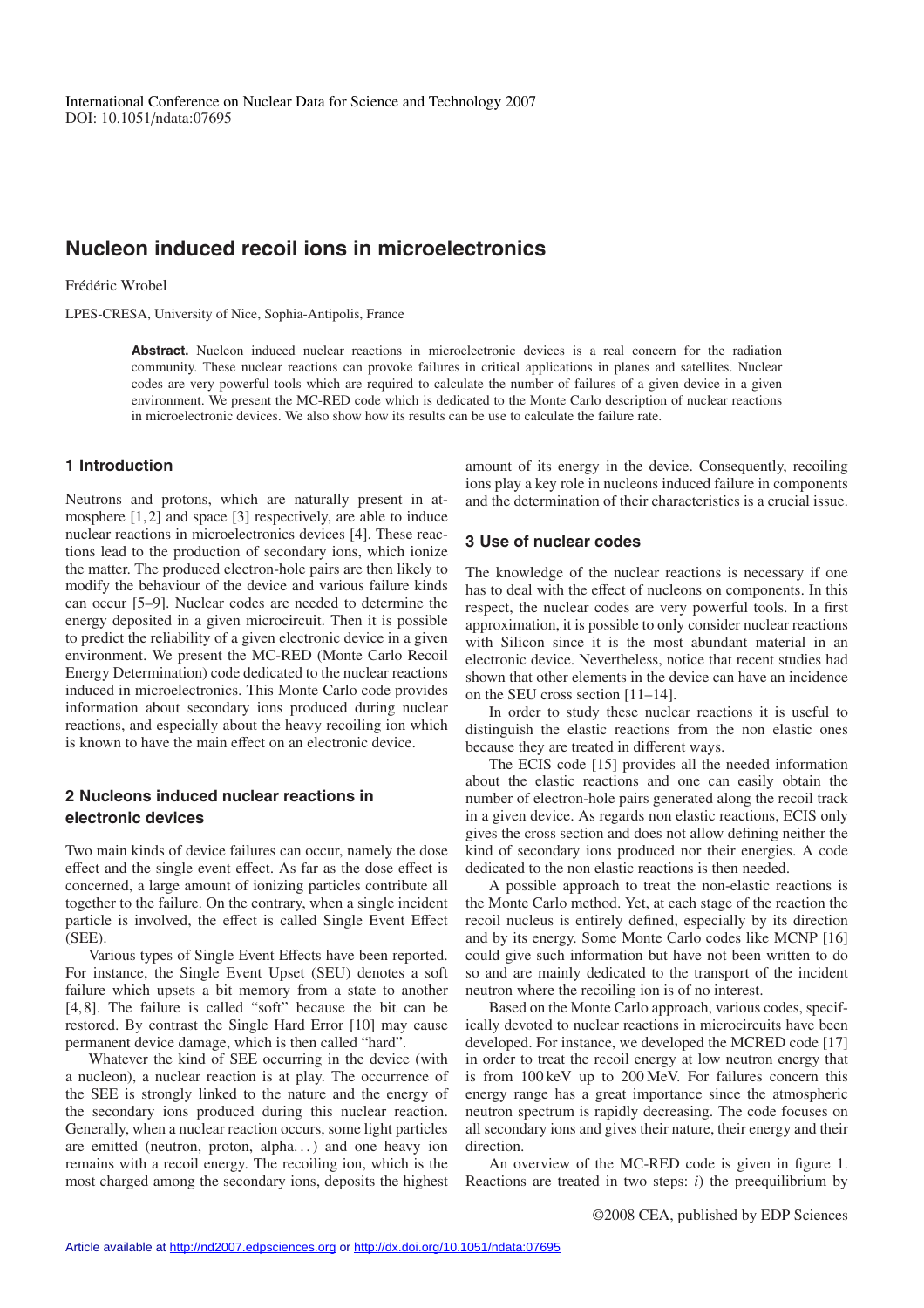

**Fig. 1.** Overview of the MC-RED nuclear code.

using the 1D-exciton model [18] and the phenomenological parameterisation of Kalbach (pickup, stripping and knockout) [19]; and *ii*) the equilibrium by using the Hauser-Feshbach theory [20]. These models require the knowledge of cross sections and transmission coefficients. For neutrons and protons, they are obtained by using ECIS96 as a subroutine. To run ECIS96, optical model parameters are extracted either from the parameterisation of local optical parameters from Koning [21] or from the global parameterisation of Koning and Delaroche [21]. For deuterons, tritons, helium-3 and alpha particles, optical parameters are built from those of neutrons and protons by using the folding approach of Watanabe [22,23]. Gamma transmission coefficients are linked to the strength functions, which are calculated within the framework of the Generalized Fermi Liquid model (GFL) [24].

The Hauser-Fesbach theory also requires the nuclear level densities. In MC-RED they are calculated by using the Gilbert-Cameron approach [25].

MC-RED allows to built an history of the nuclear reactions with the nature, the energy and the direction of each outgoing secondary ion. Then, this history may be treated with an adapted code whose role is to state, for each nuclear reaction, whether the criterion to trigger a failure is fulfilled or not.



**Fig. 2.** Examples of secondary ions spectra for the nuclear reaction  $n+^{28}$ Si at 100 MeV.

As an example of results obtained with MC-RED, we have plotted in figure 2 the energy spectra of some secondary ions involved in the neutron-silicon reaction at 100 MeV. This kind of results is essential for the prediction tools since the heavy recoiling ion has the highest stopping power and deposit then the highest amount of energy. Nevertheless, modern technologies are more and more sensitive and even light ions such as  $\alpha$ -particles are able to trigger upsets in a modern technology. This issue is all the more crucial since  $\alpha$ -particles are widely produced during nuclear reactions.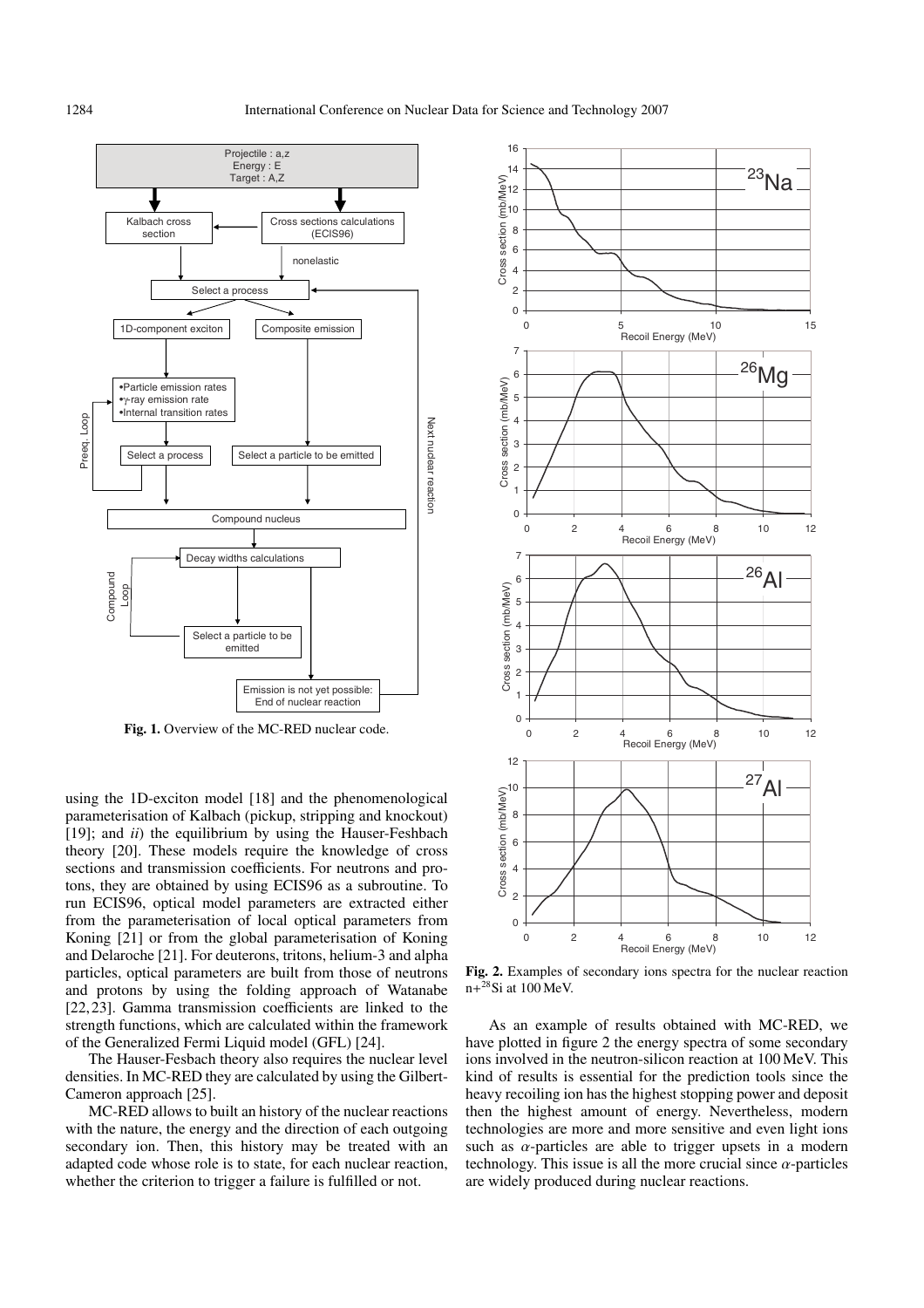

**Fig. 3.** SER calculation method overview.

**Table 1.** Applications to some technologies.

| Gate   | Sensitive   | Critical | Calculated                        |
|--------|-------------|----------|-----------------------------------|
| length | volume      | charge   | <b>SER</b>                        |
| (nm)   | $(\mu m^3)$ | (fC)     | $(\text{bit/h})$                  |
| 250    | 0.245       | 8        | $1.\overline{22 \times 10^{-10}}$ |
| 130    | 0.025       | 2.5      | $4.69 \times 10^{-11}$            |
| 90     | 0.01        | 1.2      | $4.54 \times 10^{-11}$            |
| 65     | 0.0035      | 0.8      | $2.44 \times 10^{-11}$            |

## **4 Single Event Upset cross section calculations**

One crucial issue for SEU cross section calculations is the way a nuclear reaction is able to trigger a failure. A common criterion is to assume that each bit of a memory has a region which is sensitive to ionization. In other words, a bit is upset if at least the critical energy is deposited in a sensitive volume. Both the critical energy and the sensitive volume sizes depend on the technology and the kind of memory and can be determined with the help of device simulations tools.

Once these parameters are known, it is possible to calculate the SEU cross section associated to a given device. To do so, nuclear reactions are triggered by the Monte Carlo method in the device. The directions and the energy of the secondary ions are known and one can determine whether a secondary ion crosses a sensitive volume or not. If yes, the energy deposited in the sensitive volume is calculated and compared to the critical one. Finally, if *NS EU* nuclear reactions have upset a bit while *Ntot* nuclear reactions have been triggered in the device, the SEU cross section may be written as follows:

$$
\sigma_{SEU}(E_n) = \sigma_{n+Si}(E_n) \cdot \frac{N_{SEU}}{N_{tot}} \cdot n_{Si},
$$

where  $\sigma_{n+S_i}(E_n)$  is the ion cross section production for the neutron-silicon nuclear reaction at a neutron energy  $E_n$ ,  $n_{Si}$ is the number of silicon nuclei in the device. Finally, the Soft Error Rate (SER), which is the number of failures in a given environment per time unit and per bit, is given by:

$$
SER = \int \sigma_{SEU}(E) \frac{dN(E)}{dE} dE,
$$

where  $\frac{dN(E)}{dE}$  is the neutron distribution, in the atmosphere for where  $\frac{dE}{dE}$  is the helition distribution, in the atmosphere for instance. Figure 3 is an overview of the SER calculation with the needed inputs.

Table 1 shows some calculated SER for four technologies at avionic altitude (12 km). Results are of the same order of magnitude than that observed experimentally. For these

devices the SER is typically around  $10^{-10}$  SEU/bit/h, that is to say that a 1 Go memory should undergo typically one SEU every hour. Actually, every SEU are not critical and some of them may be corrected. Nevertheless, when several SEU occur simultaneously (multiple bits upset), the problem is a major concern.

### **5 Conclusions**

Neutrons and protons can provoke failures in microcircuits. The occurrence of these failures can be determined either by experiments or by calculations. Experimentally, it is however difficult to have a good accuracy since a long irradiation time is required. In this work, we have focused on the SER calculations. The starting point is a good knowledge of nuclear reactions that is the nature, the energy and the directions of all secondary ions. This information is obtained with the help of nuclear codes. We have presented the MC-RED code, which was specifically developed for microelectronic concern. It gives a history of nuclear reactions, which can be used as an input of SER prediction tools. The current version of MC-RED is based on the composite emission, the 1-D exciton model and the Hauser-Feshbach theory. This kind of code is quite CPU consuming and that is the reason why recent efforts have been made to improve the computational method. We are currently developing the DHORIN code (Detailed History Of Recoil Ions induced by Nucleons), which allows reducing the calculation time. Moreover, the code uses improved models compared to MC-RED, that is 2-D exciton model but also the generalized evaporation model to account for the emission of heavier ions than helium.

Finally, let us emphasize that the Monte Carlo approach gives all the needed information and especially the correlation between secondary ions produced during a nuclear reaction. Some kinds of failures, such as MBU, are yet triggered by several ions in different bits.

#### **References**

- 1. W.N. Hess, H.W. Patterson, R. Wallace, E.L. Chupp, *Cosmic-Ray Neutron Energy Spectrum*, Phys. Rev. **116**, 445 (1959).
- 2. W.N. Hess, E.H. Canfield, R.E. Lingenfelter, *Cosmic-Ray Neutron Demography*, J. Geophys. Res. **66**, 665 (1961).
- 3. J.F. Ziegler, *Terrestrial cosmic rays and soft errors*, IBM J. Re. Develop., Vol. 40, No. 1 (Jan. 1996), pp. 19–39.
- 4. E. Normand, *Single event upset at ground level*, IEEE Trans. Nucl. Sci., Vol. 43 (Dec. 1996), pp. 2742–2750.
- 5. J.F. Leavy, R.A. Poll, *Radiation-Induced integrated Circuit Latchup*, IEEE Trans. Nucl. Sci., Vol. NS-16, No. 6 (Dec. 1969), pp. 96–103.
- 6. T.F. Wrobel, *On heavy ion induced hard-errors in dielectric structures*, IEEE Trans Nucl. Sci., Vol. 34, (1987), pp. 1262– 1268.
- 7. S. Kuboyama, K. Sugimoto, S. Shugyo, S. Matsuda, T. Hirao, *Single-event burnout of epitaxial bipolar transistors*, IEEE Transactions Nucl. Sci., Vol. 45, Issue 6, Part 1 (Dec. 1998), pp. 2527–2533.
- 8. E. Normand, *Single Event Upset in Avionics*, IEEE Trans. Nucl. Sci., Vol. 40, N◦2 (April 1993).